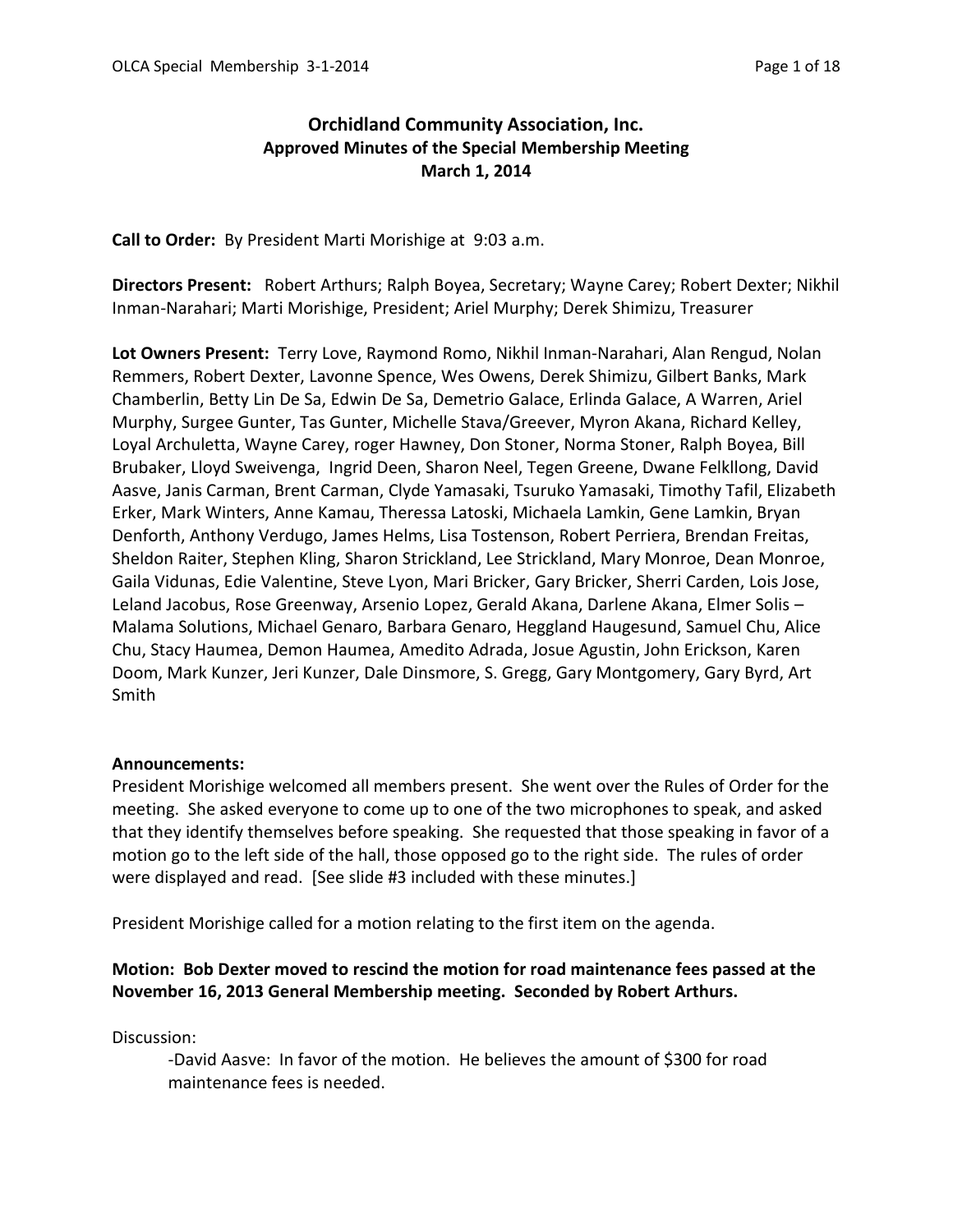-Barbara Arthurs: In favor of the motion due to the inclusion of the option of \$150 to continue with the repaving of the chip-seal. This is contradictory to what the membership voted on which was to resume the paving plan. She supports the rescission of that motion.

-[inaudible]: If we rescind the motion will that get us back to the old schedule? Will it change what roads are addressed first?

- Bob Dexter: If we rescind it, we will be voting on a new plan. [Inaudible discussion] -Wesley Owens: Thinks part of the question was, if we rescind that motion will it get us back to the previous rotation, will that money be spent on the previous paving rotation. The answer is no. It will only change how we go forward from today. It doesn't change the fact that the Board chose to not follow the paving plan before today. If the Board disagrees, let me know.

-Bob Dexter: We can only do what is ahead of us.

- Nikhil Inman-Narahari : We are here today to move forward from today. If that motion is rescinded we will provide new options for road maintenance.

-Bob Dexter: What we are trying to do is to rescind this motion and put everything back on the table. We can then work the plan through. Let's hold the vote, rescind the motion, make a motion for a new plan and then go through it piece by piece. You can then make motions to change the plan, make input and move forward. -Robert Arthurs: Reread the motion to be rescinded.

-Marti Morishige: Noted that this motion was presented in the announcement for this Special Membership meeting.

-Ralph Boyea: Wants to respond to Wes' question [if we disagree let him know]. The Board adamantly disagrees. The chip-seal funds were voted on by the membership, we have the obligation to use them for that purpose. We…

-Wes loudly interrupted: That doesn't answer the question I had [He was ruled out of order.]

-[Unknown]: Regarding the collection process, about 60% of the community will paying when you folks increase this all of us who pay out, [inaudible]not in favor of increasing this.

-Lisa Totenson: Wants to rescind this because you can't make three motions in one motion. You have to have one motion, give people the choice. It was a bad motion, start over and do it right.

-Derek Shimizu: The presentation at the November meeting was not vetted by the Board. The President came up with it by himself; we were shocked when that came up. The President, at that time, chose to go forward without consulting the Board. If that motion is not rescinded, Derek will have a strong case, as the Treasurer, to seek denial of it because those numbers were not vetted by the Board. These numbers you are going to see today were worked out over an enormous amount of time. We want to give you accurate numbers. We have real data now. Give this plan a chance. We address chip-seal and paving in this plan. Rescind this motion.

-Marti Morishige: Noted she didn't see any con's on the motion.

-[Inaudible]: Lives on  $36<sup>th</sup>$  Ave. Moved here 14 years ago. Was asked to be President of this Board. Remained silent because [inaudible] change did not happen, we are still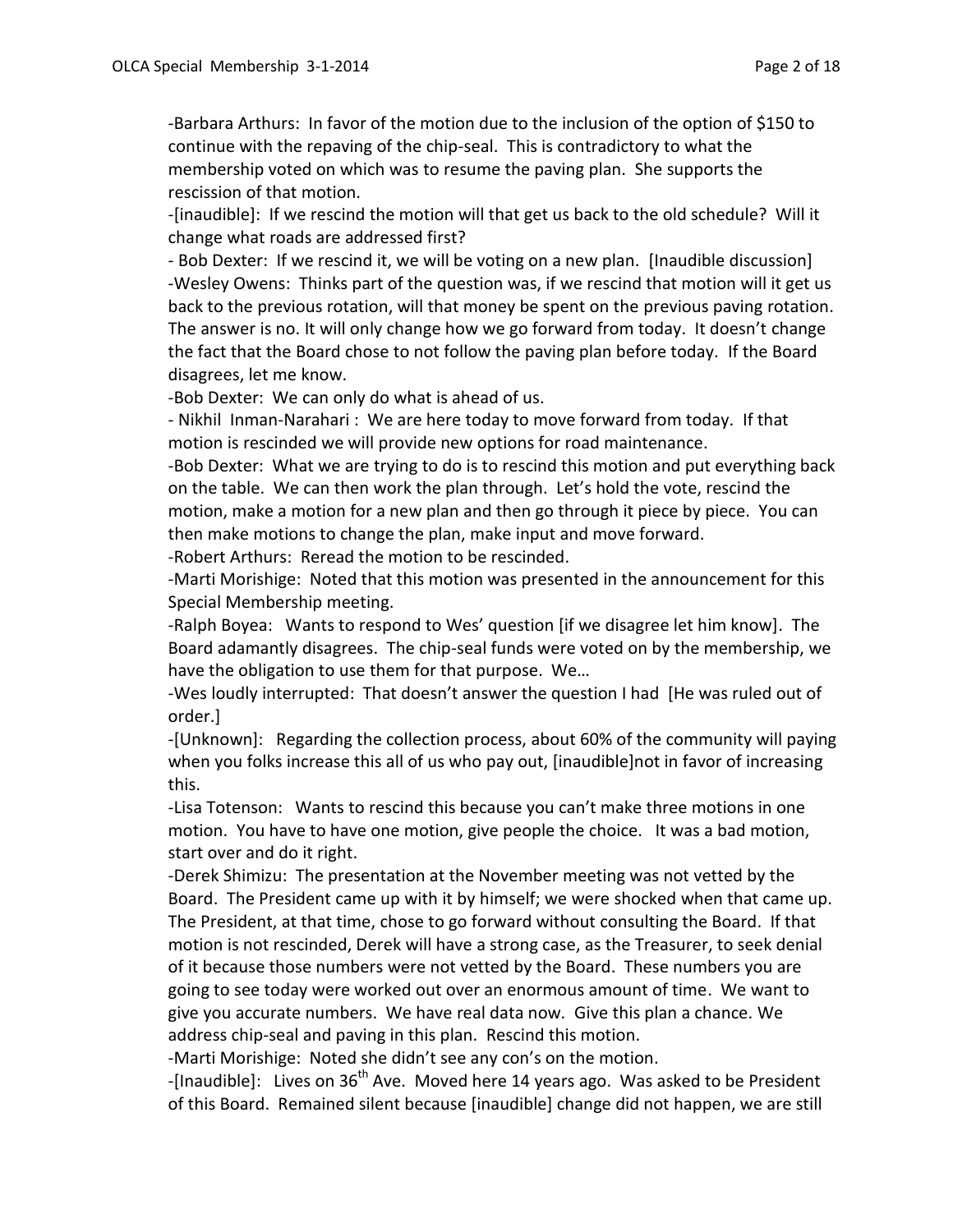trying to crunch numbers. Trying to raise my two children on a road that has not improved. You folks have been singing the same song. That pothole aside my house has been there for 17 years.

-Marti Morishige: She has been here 27 years, the roads we had were more like trails. The main roads needed D-9 work. We didn't have the collection policy, now we are getting people to pay up. She called for the vote to rescind the motion of November  $16^{\text{th}}$ .

-Ralph Boyea: Reminded the members present that he can only count votes of those raising their voting cards. Voting cards are obtained when you sign in at the door and your membership is verified. He cannot count any votes without seeing the card.

#### **Motion passed with 70 in favor, 0 opposed and 0 abstentions**

President Morishige – Moving on to the next item on the Agenda which is the Board presentation on new road fees.

Wes Owens: Addressed the chair to make a motion.

President Morishige: Requested that Mr. Owens allow us to proceed in order of our agenda

Bob Arthurs – Reminded the group that this meeting is a Special Meeting. We have to follow the Agenda as presented. There is an order of business, we follow Robert's Rules. Your comments will be heard at the appropriate time. He asked Wes to be logical and allow us to proceed.

President Morishige called for a motion to present the new road maintenance fee proposal. [After more discussion with Wes the meeting moved on.]

[Inaudible] Raised a question - why we need a motion to make a presentation?

Bob Arthurs pointed out that a motion needs to be made and be seconded, then there is discussion. The discussion is the presentation. After the presentation questions can be raised. The motion can be passed, rejected or amended. In order to have this discussion we must have a motion. [Significant disagreement was voiced by the members present.]

# **Don Stoner: Made a motion that you make the presentation and that you do it forthwith. [Inaudible second]**

**Motion passed with 67 in favor, 0 opposed and 0 abstentions** [Secretary's note: abstentions are called for and counted; people who do not vote at all are not counted.]

Bob Dexter gave a detailed power point slide presentation showing the basis for the Board's proposal to raise road maintenance fees to \$300 per year. [A copy of the slides is attached to the official copy of these minutes.] The presentation included the following: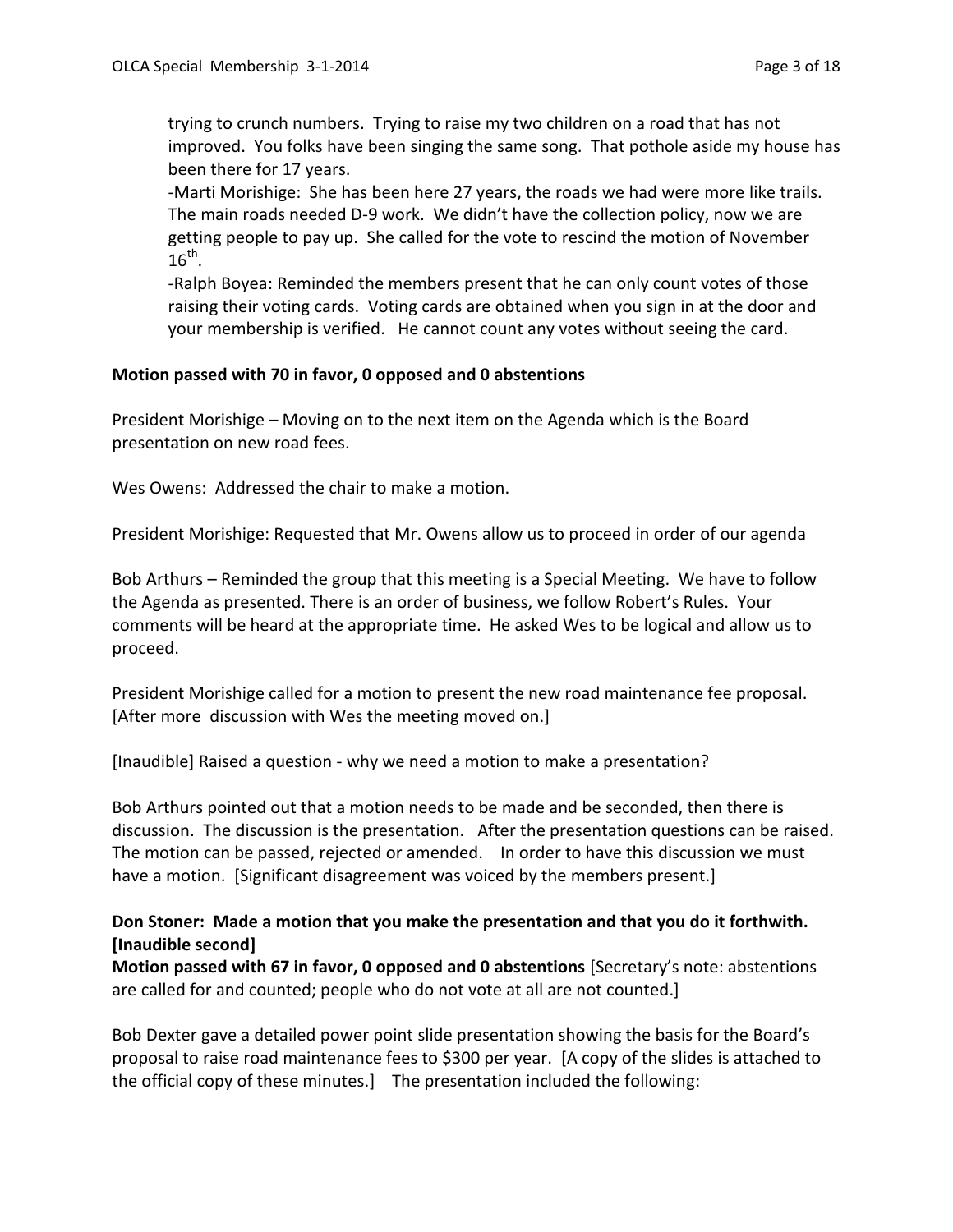- What have we done lately? – We don't have much money but we did what we could. We based the work on what roads needed the most fill. We filled lakes with 109 loads of gravel at a cost of \$60,000;

-Identification of our roadways with asphalt and chipseal paving and those remaining unpaved;

- Three options for road maintenance fees to be effective July 2014 [slide #6];

Option #1 - \$300/year for 5 years

Option #2 - \$250/year for 5 years

Option #3 – basically status quo, \$150/year for 5 years

-A review of the assumptions used as a basis for these plans [slide #6];

-A detailed breakdown of each of the three [3] options showing projections for work that would be done in each of the 5 years; the \$300 plan [slide #7], the \$250 plan [slide #8], and the \$150 plan [slide #9];

-Bob mentioned that the projected work could all be done in 5 years with the \$300 plan, it would take 7 years to do it all with the \$250 plan and at least 10 to 15 years [if ever] with the \$150 plan;

-The plan details alternating between paving and chip-seal repair in each of the years of the plans; if people disagree with this they can recommend a amendment to the plan; -The plan with Options 1 and 2, is to spend more money on the side roads than we have in the past;

-Option #2 will get the work done but it will take longer to do it and subsequently cost more to do it;

-Option #3 basically says we are happy with the way things currently are, we will get a little paving done, a little chip-seal repair and a little side road work done over the 5 years, it will cover administrative costs, and insurance but not much road work;

- A plan for inclusion of Speed Tables [Humps] to be included with new paving/resurfacing; you would be able to go over the humps at the posted speed limit of 25 mph, but definitely not at 50 mph; this includes signage for the speed humps; speed humps will be done when the roads are paved or resurfaced;

- A plan for stop signs, street signs and other signage for OL roads;

- Bob noted that all of the plans have a 4% "inflation" built in for each year;

- An update on mowing; current efforts initiated by Wes Owens to get speed limits enforced by the Hawaii County Police Department; flood management; and, obtaining more post office boxes throughout the subdivision.

## Questions and Answers:

-Michelle Stava: Lives on 42<sup>nd</sup>, uses OL Drive, will this affect the resurfacing of the chipseal on OL Drive, it is failing real badly.

- Bob Dexter: That resurfacing is already in the works, it will be done this year, it is not part of the 5 year plan.

-Don Stoner: According to what you presented, chip-seal cost is higher than paving, paving lasts longer. He says no on chip-seal, yes on paving. Paving over chip-seal would be OK.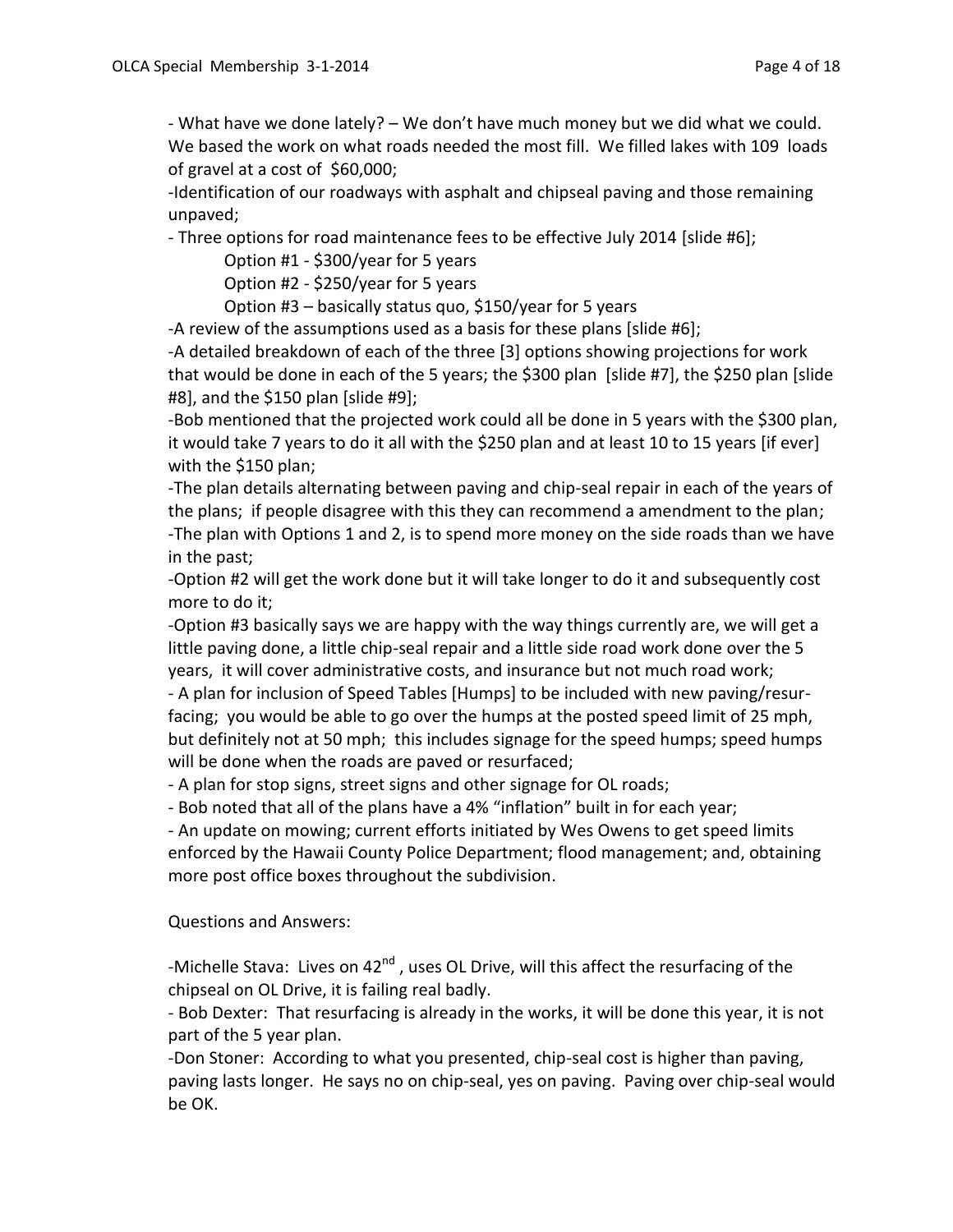-Bob D: The chip-seal resurfacing will be done with asphalt.

-[Unidentified] : Question about the speed table, they never saw anything like that. -Bob noted that the speed humps were designed according to standards [slide #10]. -[Unidentified] : The use of asphalt over chip-seal should be stated clearer. Are we going to vote on one option at a time?

-Nikhil Inman-Narahari: People will have the opportunity to vote on all three options on the ballot. That will be the Board recommendation.

-[Unidentified]: People are speeding thru from Hawaiian Acres, coming in from Keala Street, we need to close this access route off.

- [Unidentified]: The plans do not show any money for side road maintenance. Are you saying nothing will be done on the side roads for the next five years?

-Bob Dexter: We have allocated money for the side roads in each of the plans.

-Nikhil Inman-Narahara: Each of the three options has money for the side roads.

-[Unidentified]: My second question is why do we change it from speed bumps to speed humps?

-Bob Dexter: Different designs and different usage lead to different names being used across the country.

-[Unidentified]: Objects to speed bumps.

- [Inaudible] : Thank you for all your work. Concerned about the paving of Pohaku Drive, lives on 39<sup>th</sup> and Pohaku Dr, this road is being used as a shortcut, concerned about paving that – don't want it paved;

-Bob Dexter: This is just a continuation of the paving plan that has been around for years, we are not changing that. That is why we are putting in speed humps and speed limit signs.

-Bob Dexter: Concerned about side road maintenance. Can a fire truck get down your road in a timely manner when your neighbor's house is on fire? It will take time to bring those side roads up to standards. It will be an evolution.

Wes Owens: Stated he would like to make a motion that directly relates to this and the reason we rescinded the previous motion.

**Wes Owens: Moved that no funds be expended on chip-seal replacement until the paving plan is completed. Our ongoing normal repair of chip seal roads using cold patch should absolutely continue until the Paving Plan is completed, there are 3 sections left on the Paving Plan, at which time there should be a new Plan like this one which includes the chip-seal repair or replacement, whatever everybody wants to do, the Paving Plan should not be deviated from until competed.** 

Discussion: Wes – You just said the paving plan will not be deviated from. This plan that you are presenting deviates from the paving plan. He is suggesting with this motion that we complete the paving plan first. There are only 3 segments are left on the paving plan. We spent \$60K on gravel for the next section to be paved. If we don't pave it that money [gravel] will be gone. Finish the paving first. Then the chip-seal. A fire engine can go on the chip-seal at 25mph, they cannot go over these last three sections at 5mph. For the safety of our community the paving must be completed first.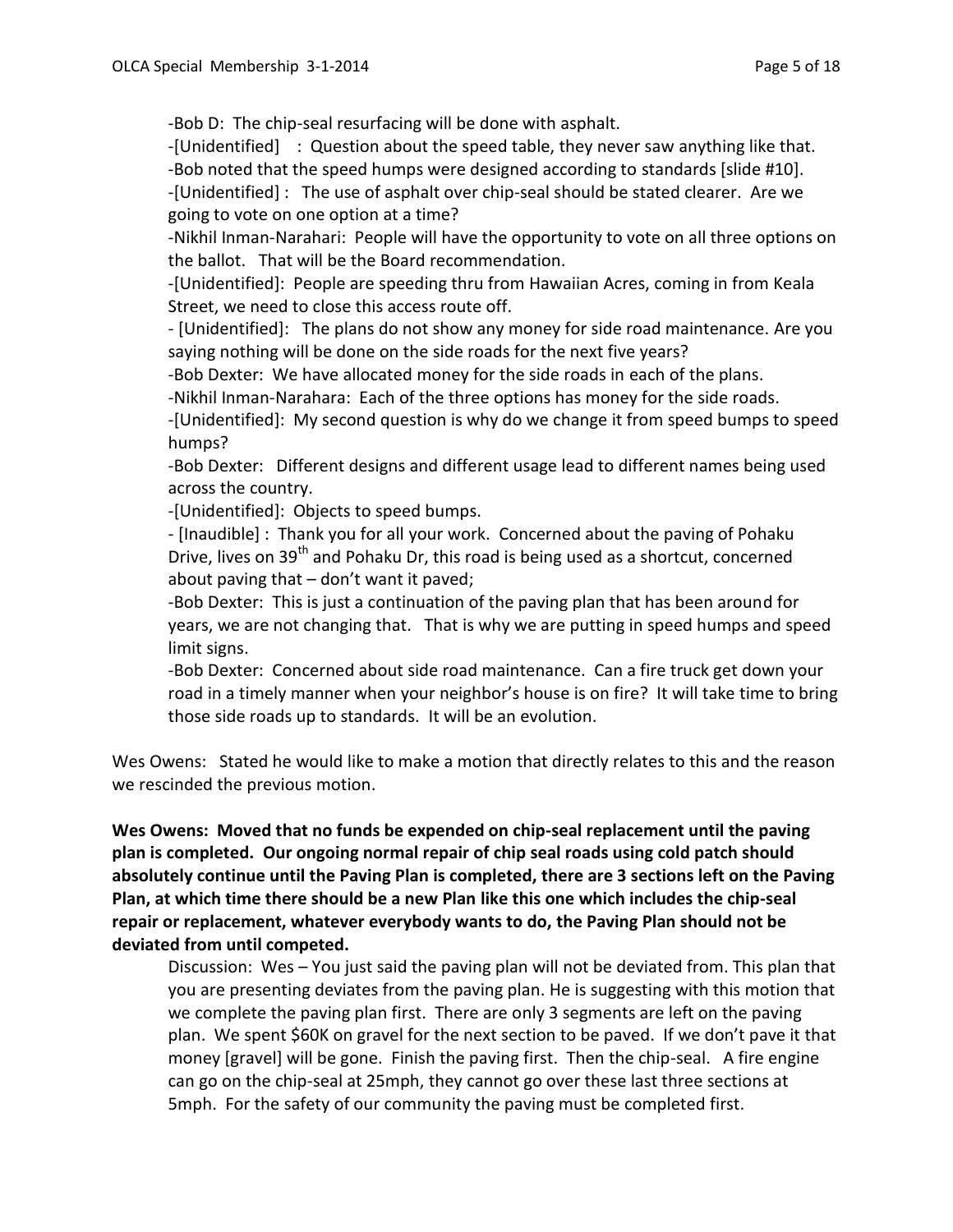Wes noted that he went into discussion while stating the motion he restated the motion and provided the Secretary with a written copy of the motion.

**Wes Owens: Moved that no funds may be expended on, or chip-seal road replacement measures may be taken until the Paving Plan is completed. Our ongoing normal repair of chip seal roads using cold patch should continue until the Paving Plan is completed, at which time there should be a new Plan approved by a membership vote specifically for chip-seal replacement order, which as the Paving Plan should not be deviated from. Seconded by Lisa Tostenson.**

-Bob Dexter: We can change the sequence where we can do all of the paving first and then the chip-seal. All of that can be accommodated under the \$300 option. Paving with asphalt over the chip-seal. I think what Wes wants is that we amend the plan regarding the sequence.

-Marti Morishige: There is a question about participation Derek.

-Derek Shimizu: 60% of the lot owners are paying now. If we base the cost of doing all of the work in Option 1 on 60% collections, it would bring the cost up to \$700 per year for each lot. We are targeting 90%, stepping up collections. Anything less would not be fair to you, you are the ones paying.

-Marti Morishige: We are pushing for 90%, we are moving forward with our Collection Policy. We are working hard, on your behalf, to get to 90%.

-Bob Dexter: That is why the language is in there subject to collections. We have \$600,000 in outstanding collections. We'll have some money from there. Right now with \$150 per year at 60%, it's tough. If we have the resources, we will get there. As things improve we will get a higher participation rate.

-Marti Morishige: Read the motion and called for discussion. Each speaker will be limited to 3 minutes. Please give your name.

-Lisa Tostenson: She supports this motion because: 1) chip seal doesn't last, don't want to spend anymore money on chipseal, it is a waste of time to use chipseal; 2) we need to complete the paving plan because in the past when we deviated from the paving plan the residents on Ilima, sued for not paving Ilima and they won; and, 3) it is not wise to deviate from the approved paving plan, the community voted on and approved.

-[Inaudible]: Wonder if Wes will withdraw this motion and insert it into whichever of the three Options we act on today.

-Marti M: Clarified that each member will get to choose between the three options on the ballot.

-Gaila Vidunas: Lives off of Aulii on 40<sup>th</sup>. We have multiple people coming to the library each week wondering when they will be able to use OL as the Keaau Bypass. Some of us choose to live away from paved roads. Gaila gave examples of the police, ambulance and fire trucks coming up the unpaved roads in the past. We don't need speed bumps, we have speed holes. We are not Paradise Park.

- Don Stoner: When the paving plan is complete at which time there should be a new plan, that new plan should be Option #1, Option #2 won't do anything, Option #3 won't do anything. Vote for Option #1, it's simple, we do that we can all go home.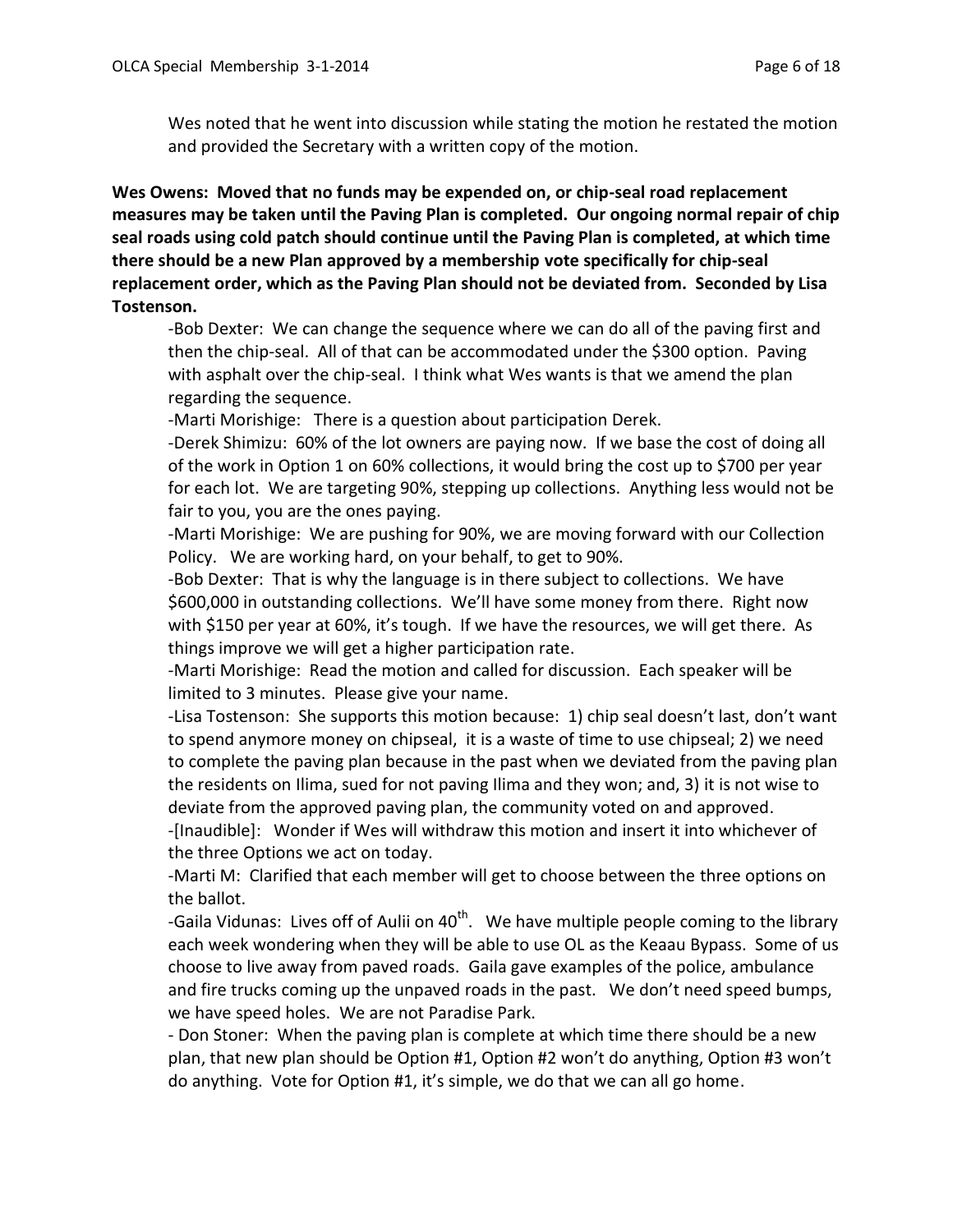- Derek Shimizu: Against. We have volunteers like Art Smith keeping our chip-seal sections passable, we cannot depend on them to continue to do this. We have pot holes upon pot holes. Without them the chip-seal would be gone. For anyone to say we are deviating from the paving plan, is misleading. When that motion was passed we had to decide are we going to try to maintain these roads or do paving. We cannot do both. With this motion the assumption is the chip-seal will continue to get repaired, that is wrong. Contractors won't do that. We spent \$61K to fill those lakes, not including materials. They aren't going to patch hole. We patch them and then get giant holes within a week after a big rain. If you pass this, that is what is going to happen, this little group that is doing all of this work is getting tired of it. And you all drive on these roads. -[Inaudible]: In favor. These people should not have to be repairing the chip-seal. There is chip-seal money right now, use it. For emergency access we need paved roads. Some of us live up top because that is the only property that is available; we reserve the right to live there. Those roads should be paved.

- Wayne Carey: Against. When we originally decided to use the chip-seal we did so to get more of the roads paved. We decided to pave the main access roads starting at the highway because everyone uses them. The chip-seal was supposed to be resurfaced within five years, that was never done. [Wes shouting]. We have never been able to go back and maintain those roads. We should have been able to use normal maintenance money to maintain those roads, but there were always other priorities. So we made a motion to increase the maintenance fees to have money to repair the chip-seal with the intent of paving it so we could get out of the ongoing continuing maintenance. If we accept this proposal, every time we get a decent rain, those roads crumble. Don't prevent us from continuing to maintain that road.

- [Inaudible]: For. Live on Pohaku, it is a real bad spot. We have been told for many years that it would be paved. We have been told it will turn into a freeway. We need to get in and out. He needed an ambulance and nearly died [before they got there.] We to repair the roads we have and need to complete the paving plan.

- Derek Shimizu: Against. There is no one on the Board that doesn't want to complete the paving plan. We agree that that is a commitment that the membership has made. The majority of people enjoy the benefit of the paving to get to the side roads. But this motion relies on volunteers to fix the cold patch.

-[Inaudible]: Would like to have this clarified, are we voting on doing the chip-seal first or stopping the cold patch [arguing in the audience]

-Marti Morishige: Reread the motion.

-Wes Owens: Clarified that the paving plan has to be finished before chip-seal replacement.

-Robert Perreira: He is a fire captain. Lives on Aulii, on a paved road near the highway, Enjoys the paved road. Has a couple of concerns: What happens after 5 years? After he came to the first meeting he stopped putting money into this group, because it is not organized. There is no reason to put money into something he don't agree with. He bought on a paved road. Some of you bought 2 acres for what he paid for one acre, that is the reason, it depends on where you live. Yes the fire trucks do have trouble getting in there. The new fire code which he had a part of preparing, if you build a new home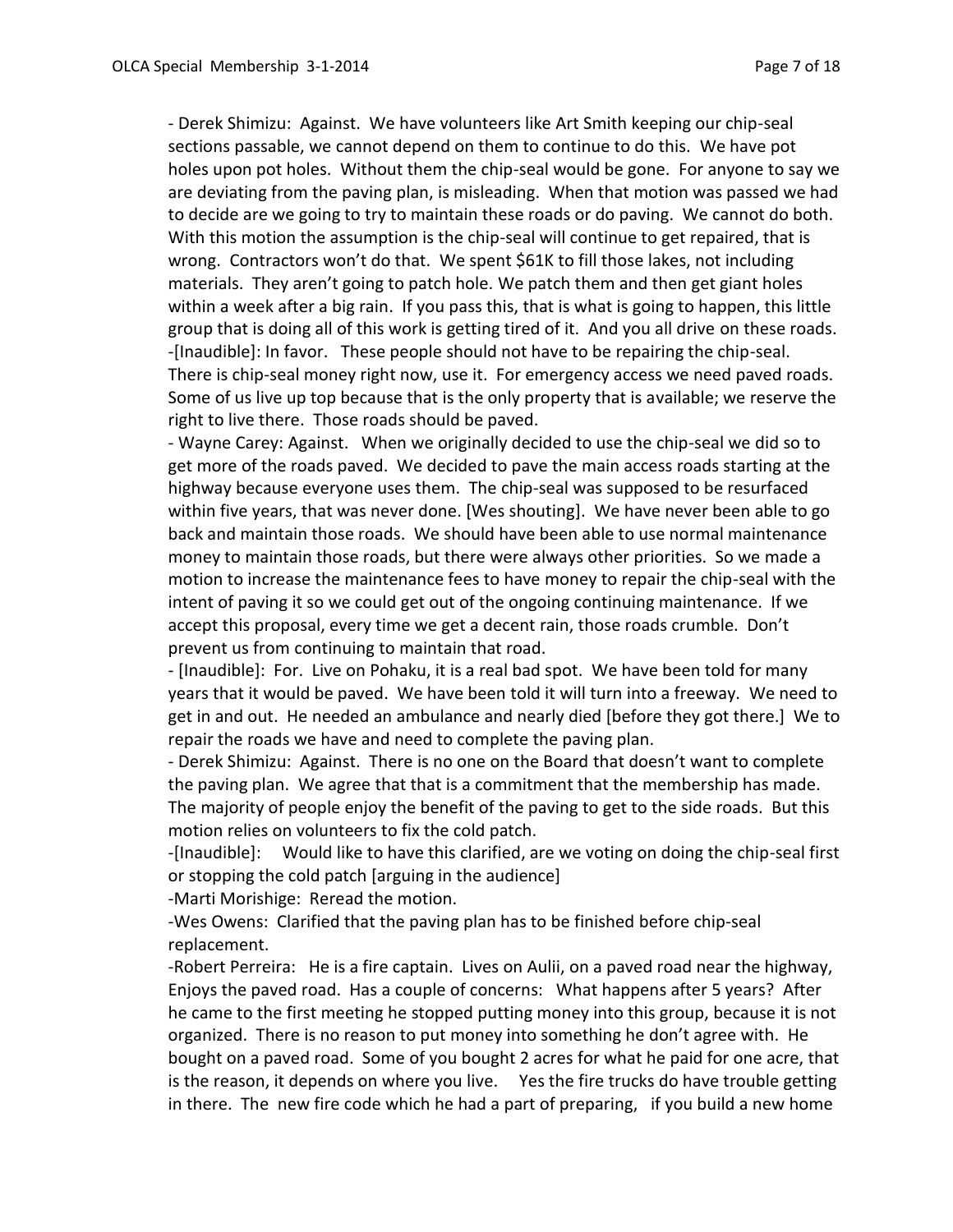now you are required to make sure the fire trucks can get to your home. [Inaudible] Minimum 50'wide, minimum 30' turning radius, minimum water supply. All sorts of requirements that weren't requirements in the past that are required now.

- Gary Montgomery: Has property on the corner of  $40<sup>th</sup>$  and Pohaku Drive. We need to stick with our original plan [paving]. We already have the traffic at that corner because the County has failed the situation down on the highway.

- Ralph Boyea: Speaking against the motion. He wanted to clarify some of the reasons 'for' the motion. Some don't want that section between 39<sup>th</sup> and 40<sup>th</sup> on Pohaku Drive paved. That was in the plan. In 2011 the members voted to take it out, that wasn't a Board decision, it was a membership decision. In 2013 it was put back into the plan by a vote of all the lot owners. Members have the right to make changes. Wes said the \$60K of prep work would be lost because we are not doing the paving of Ilima. All three options have the paving of Ilima first. It is there to be done. That statement is incorrect and misleading, it should not influence your vote. It has been said people don't want this because the chip-seal won't last. We are not putting chip-seal down, we intend to pave over the chip-seal. The issue of paving Ilima was settled out of Court it was settled in mediation. The issue at that time was that Ilima was out of rotation. We have the right to repair our roads, the chip-seal needs repair.

- Bea Bueno: For. She was going to oppose any paving on Pohaku Drive from  $39<sup>th</sup>$  to  $40<sup>th</sup>$ . However, if we are going to put in speed humps, then it would be OK. We would be happy to vote to pave. Somebody is listening, thank you. We are all on the same side, she thanked the Board for putting in all those hours.

- Ariel Murphy: Against. Owns property on 42<sup>nd</sup>. We have to protect our investment. We did chip-seal roads because that is what we could afford at that time. They were meant to be redone. We invested the money, if we don't take care of them now it's like throwing our money away. We must protect our investment.

-Michelle Stava: For. Live on  $42^{nd}$  Ave. We have paid our dues since 1989, she has a real issue with people who complain about our roads and don't pay anything. You have to pay if you want to improve the roads. Paving over the chip-seal is absolutely the right thing to do. We need speed bumps, they would be an awesome improvement.

- Roger Hawney: Against. One thing this motion doesn't address is what happens to the \$200,000 that has already been collected for the chip-seal it is in an account waiting to be spent. This motion says it cannot be spent.

-Marti Morishige: That money has already been allocated. We are using it this year on Orchidland Drive between  $34<sup>th</sup>$  and  $37<sup>th</sup>$ . Resurfacing the chip-seal. If you vote for Wes' motion it means the Board will not alternate between paving and chip-seal.

- Ralph Boyea: Point of order. This motion is for the future, for the plans we are voting on today, it does not affect the money we have already collected and allocated.

-Marti Morishige: [Reread the motion.] Those in favor raise your cards.

-[Inaudible]: What you said cannot be true, it says "no funds shall be expended on chipseal road replacement"….

-Marti Morishige: The membership has already voted on this. The contractor is to do it as soon as possible. We are voting for options that go into effect on July 1, 2014. [arguments on the floor.] Wes do you want to make an adjustment there?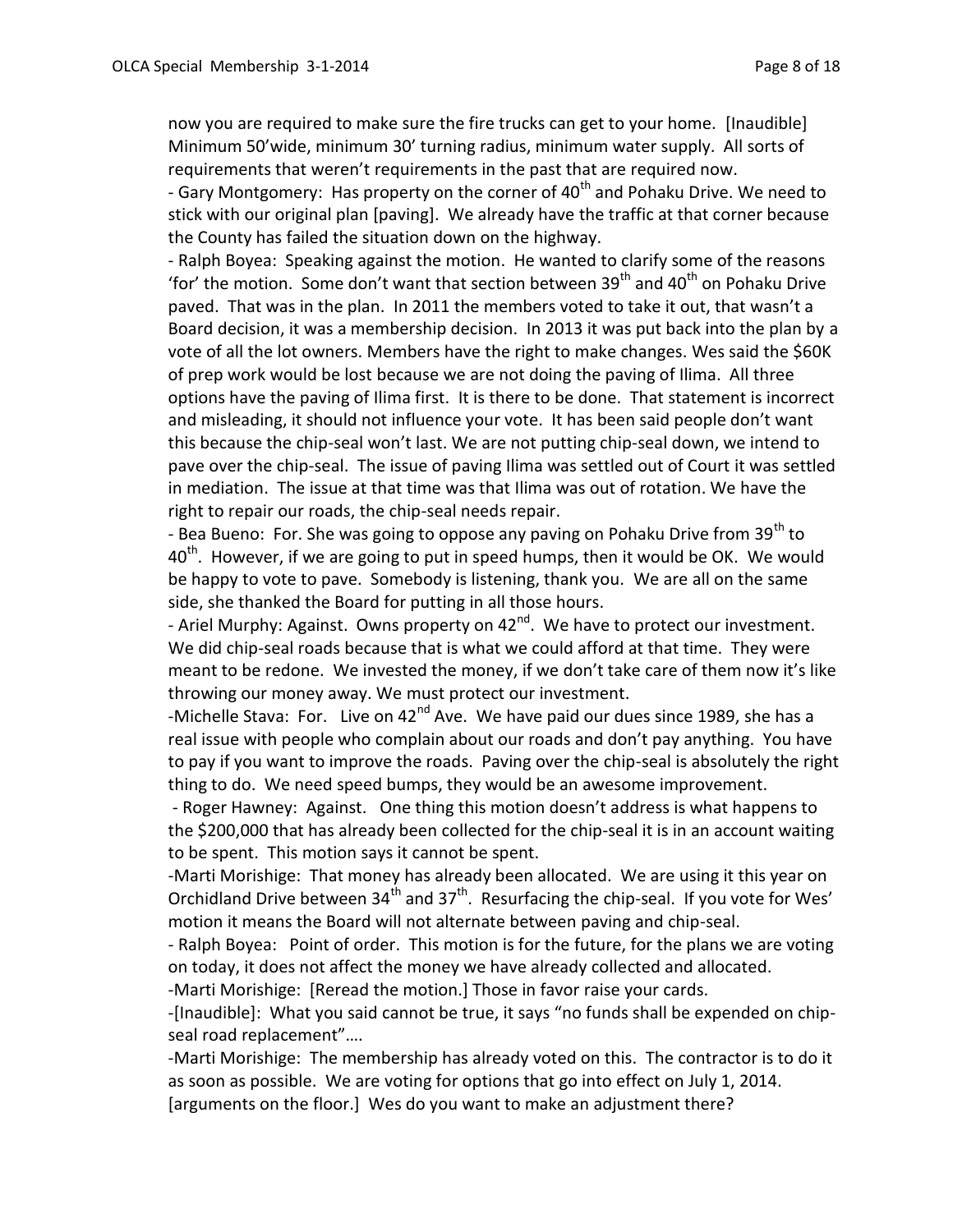-Wes: To specify that as of July 1? [many people speaking]

## **Ammended Motion:**

**- Tegan Greene moved to amend the motion to say that "no future funds" will be expended on chip-seal…**

**- Gilbert Branco : Seconded the motion.** [Secretary note, I am not certain of this person's last name, it is very difficult to hear on the tape. A similar name was on the sign-in sheet, but it was in cursive, not printed, and it is difficult to interpret.] - [Unknown]: Point of order doesn't the person who seconded the first motion have to second the amendment? [Several people at once "no"]

-Ralph Boyea: Point of order any person can make a motion, if it is seconded it is discussed by the group. When it is being discussed by the group, any person in the group can move to amend the motion. If it is seconded that amendment has to be acted upon first. If you look at the rules for the meeting today there can only be one amendment at a time. We have to act on the amendment first before we can act on the main motion.

## **Motion as amended: Wes Owens requested to change the motion so that it reflects future funds.**

Wes: That is not what he would prefer but short of hiring an attorney, that's what we have to go forward with today.

Marti Morishige: The person who seconded the original motion OK with that? [Inaudible]

Marti Morishige: read the motion as it was re-worded by the maker

**Wes Owens: Moved that no future funds may be expended on, or chip-seal road replacement measures may be taken until the Paving Plan is completed. Our ongoing normal repair of chip seal roads using cold patch should continue until the Paving Plan is completed, at which time there should be a new Plan approved by a membership vote specifically for chip-seal replacement order, which as the Paving Plan should not be deviated from. The motion failed with 16 in favor, 49 opposed and 3 abstentions.**

Marti Morishige: The motion did not pass.

## **Theresa Latoski: Moved that we accept Option #3. Seconded by David Aasve.**

Marti Morishige: Are you saying we would only present Option #3 to the membership Theresa Latoski: **I withdraw my motion.**

**Ralph Boyea moved on behalf of the OL Board of Directors that the Board present three options for road maintenance fees effective July 1, 2014 to the membership for their approval. Option #1, \$300 for five years; Option #2, \$250 for five years and Option #3, \$150 for five years. The options will be described as presented here today in the Newsletter**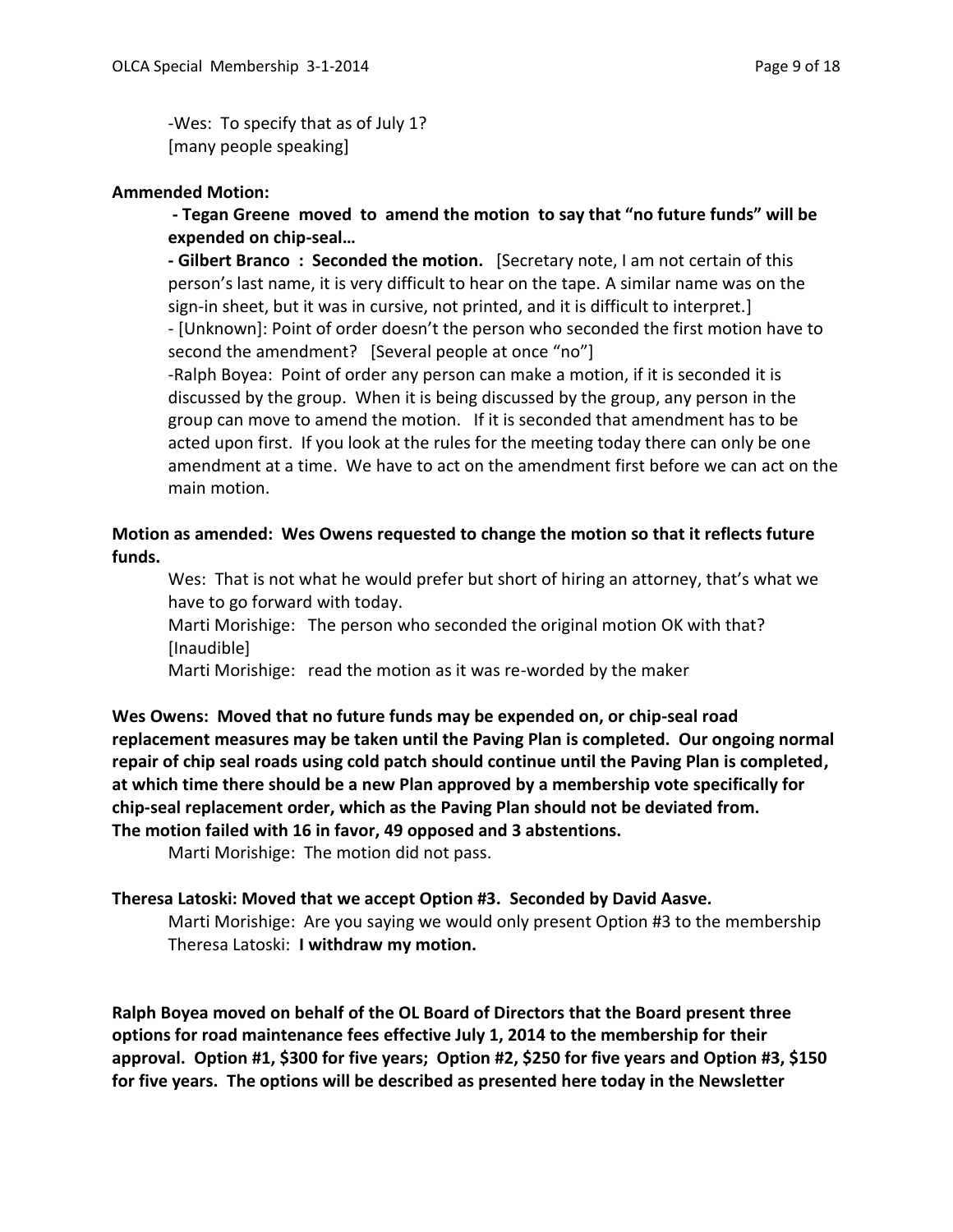## **containing a ballot for these options. The Board will strongly recommend a 'yes' vote for Option #1. Seconded by Michelle Stava.**

Discussion:

-Dwane Felkly: Lives on  $37<sup>th</sup>$ , people come by and talk to us every week about buying property, we have three new homes in less than a month on our street, take into consideration that there will be a lot more people.

-Donald Stoner: In favor of the motion. He wants to make an amendment to drop Option #2. We should just give Option #1 and Option #3. I would like to just go with Option #1.

-Marti Morishige: Is your amendment to drop Option #2 and go with Options #1 and #3. -Donald Stoner: yes

- Derek Shimizu: Seconded the motion to strike Option #2.

## **Donald Stoner: Moved to amend the motion by dropping Option #2 and going with Options #1 and #3. Seconded by Derek Shimizu.**

Discussion:

**-**??? : Question- if we don't vote on at least one, we will have zero come July? **-**Marti Morishige: If this passes we will have Option #1, \$300 and Option #3 **-**Ralph Boyea: For clarification while we are writing up the motion. Option #1 is \$300 per year for five years; Option #2 is \$250 per year for five years; Option #3 is \$150 for five years. This motion is to drop Option #2 and only present #1, \$300 and #3, \$150 to our members for a vote. Is that correct Mr. Stoner?

**-**Donald Stoner: Yes

-Ralph Boyea: Is that OK, does everyone understand that?

-[Inaudible]: If there are two or three options, how will the vote be tallied to determine which option passes.

-Ralph Boyea: The Board will be presenting a Ballot for your consideration. The concept is, for example: if \$300 gets 50 votes, \$250 gets 150 votes; and \$150 gets 140 votes; Option #2 would pass due to the belief that those who voted for \$300 would also be willing to pay \$250. [disagreement from the group]

- Ralph Boyea: OK lets consider that subject when we get to it.

-Marti Morishige: The Board spent a lot of time on that subject. If Option #2 is taken out it won't …

-[Inaudible]

- Roger Hawney: Thanked the Board for all the work that you do. [Applause] He did not argue the proposed plan but the structure of how we present the options. Our base road maintenance fee is \$85. There is no option for that. The \$150 was for 2 years. If you present this without the \$85 option, you will be raising the MRMA almost double without a membership vote. That could nullify everything. Also, do not combine paving with the MRMA. For 15 years these have been kept very clearly separate, for very good legal reasons. These need to be handled separately and kept in separate funds. - Anne Kamau: When you send it out to the membership please clarify that you switched everything from the letter. \$300 for five years was Option #3 in the letter. Option #1 was Option #3.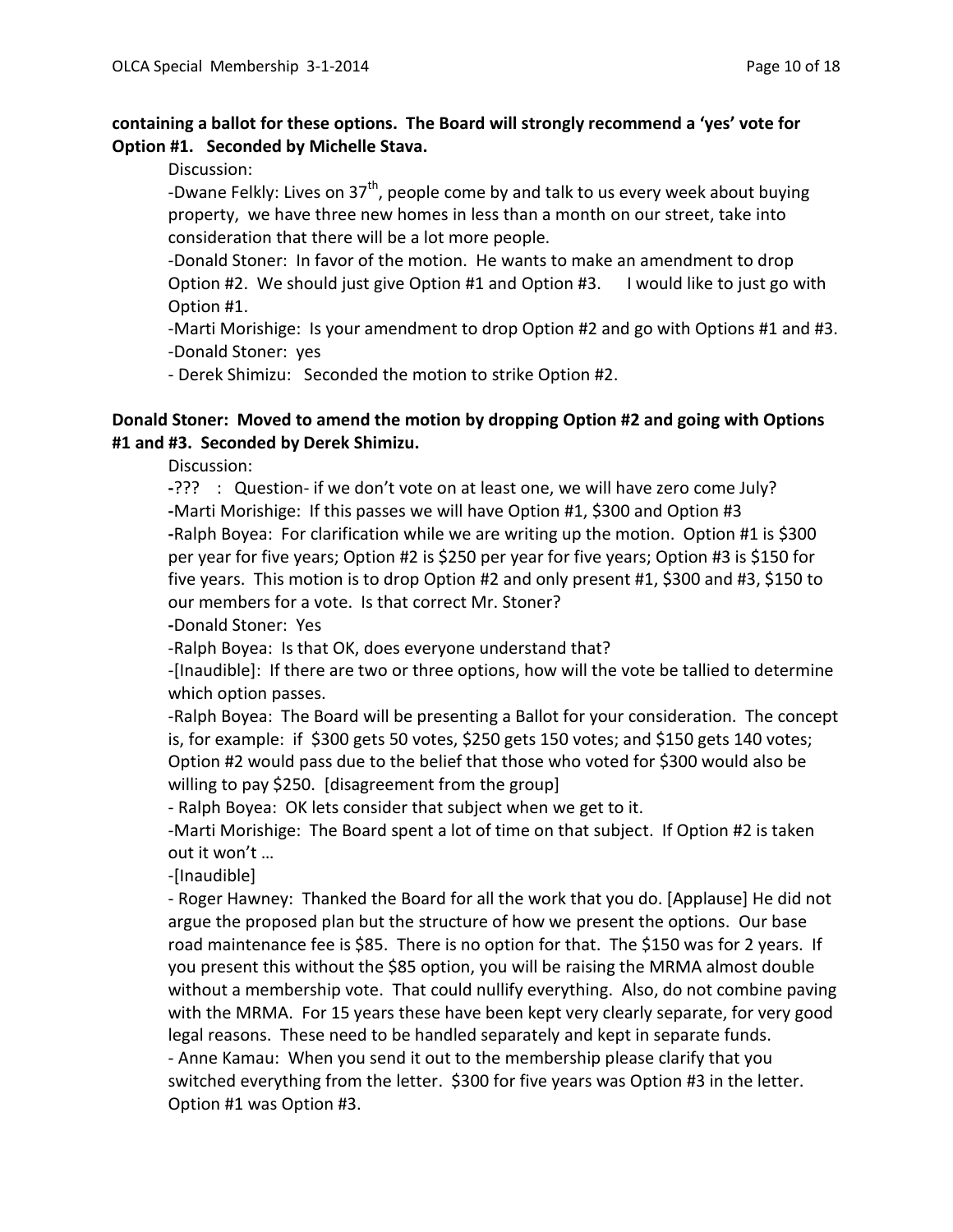She is against raising any fees. She has been in OL for over 20 years and all we ever talk about is repaving. We need to take care of the side roads. The rescue people need to get down the side roads. In 20 years have not seen any improvements to my side road. Any improvement that is done is by the people who live there.

-Georgie [Inaudible]: Has been here for 10 years. Raised her children here, now raising her grandchildren. OK with the \$65 per year. Cannot afford every time you raise the fees. It's very hard to pay. She struggles to pay. \$85 is doable but \$300, she can't.. [applause]

- Derek: Speaking in favor of the amendment. As the Treasurer he was against the three options. Option #2 makes no sense. Our job on the Board is to gather all the facts and all the information we have available to us and come to you with a viable plan. What Roger said is correct, \$85 is our base maintenance fee, the \$65 was a special assessment. The status quo has to be there. As Roger pointed out, we have to have a time limit. We need Option #3 there in case people do not agree with Option #1. The only viable option is Option #1. Option #3 would just maintain the status quo. He agrees with removing Option #2.

-Gaila Vidunas: Aulii and 40<sup>th</sup>. She believes the \$85 option has to be there. When she moved here she was told the road would never be paved. When a bulldozer goes over Aulii, that road could collapse. She's for going back to \$85 that option needs to be there. The additional \$65 was there specifically for two years.

-Wayne Carey: We can't do everything that everybody wants because we don't have the money. People will probably vote their resource. The three options are there for that, to address that spectrum. We should add the \$85 option. The point is do we give everybody the right to vote their economics. He has no issue with combining the 'yes' votes for #1 and #2 as long as we also combine the 'no' votes for #1 and #2.

-[inaudible]: Did I hear from Mr. Boyea that option #2 and #3 will be counted together? -Ralph Boyea: That is the proposal that will be given to you when we vote on the ballot. You will be able to address that motion at that time. But, yes, that is the proposal. If option #1 does not pass, the votes for option #1 would be added to the votes for option #2.

-Marti Morishige: [Restated the amendment to the main motion and called for the vote.]

# **The amendment to remove Option #2 from the main motion passed with 47 in favor, 11 opposed, and 5 abstentions.**

Back to the discussion on the main motion as amended.

-Tegan Greene: Live on  $42^{nd}$ . The Board is trying to slide under the mandatory road fee. If we vote for the \$150 may change what our mandatory road fees are. We have voted many times to not have the paving be mandatory. The mandatory road fee is \$85 right now not \$150. If we vote for \$150 we are going to lose the mandatory part of it. -Bob Dexter: If you look at slide #6, \$85 is the admin/maintenance fee. We maintained that. The Board isn't trying to pull a slick one. We have to have money to exist. There are a lot of people complaining, some don't pay their bills. If you don't like the roads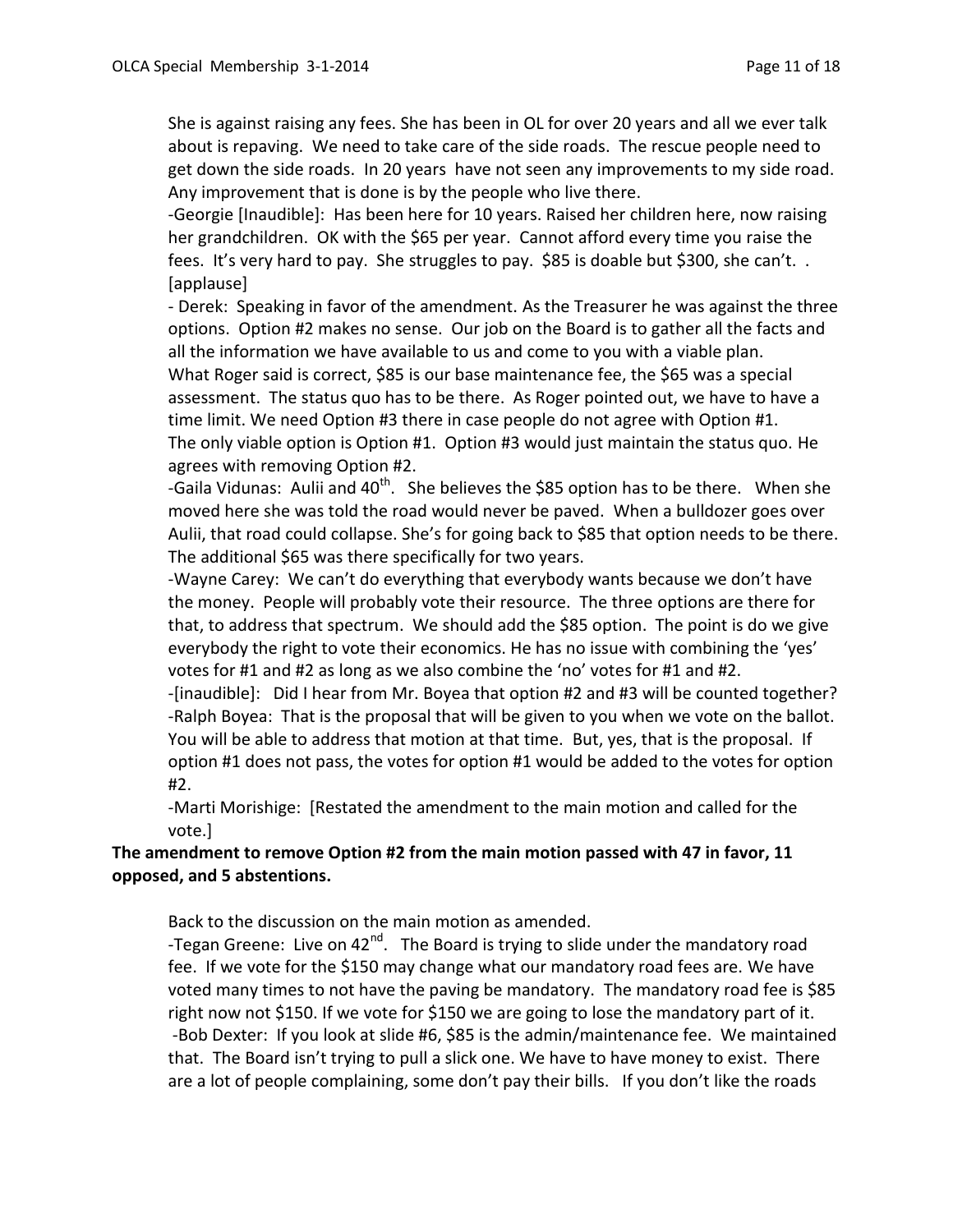pay your money. If you don't like how the Board is run, join the Board. Quit whining and crying an undermining the efforts. [applause]

## **Therese Latoski: Moved to amend the motion by striking the last sentence 'that the Board strongly recommends Option #1'. Gaila Vidunas seconded.**

-Donald Stoner: while you are working on that he wants to restate the fact that the Board exists only for the pavement. It's not a social club. The only reason you guys are here and the reason we are talking to you is to take care of the roads and the pavement. Based on the Bylaws, that's what he was told. Whether its \$85 it doesn't make any difference, do your job.

-Marti Morishige: restated the motion.

-Michelle Stave: Lives on  $42^{nd}$ . She believes the Board has every right to recommend, it is something you should do, you have more insight than anyone else.

: Agrees with what was just said. People don't know what is going. The Board needs to make a recommendation. If they want to ignore it that is up to them. -Ralph Boyea: Speaking against the motion. He truly understands the difficulty some people will have in paying \$300 per year. He takes the phone calls. People don't call to say they love the roads. The common statement is we haven't fixed their roads, we haven't put anything on their road in 6 years or whatever. We can't do that unless we have the money. The only way we can bring the roads up to any condition that will allow police and fire to go down the side roads is to have more money. There is no reason to improve the side roads if the main roads fall apart. Everybody uses the main roads. They drive on them to get to their side roads. You have to decide do you want us to maintain the roads or not. If you want, push it back to \$85, but understand we cannot do a hell of a lot with that money.

-Marti Morishige: [Restated the motion and called the question.]

# **Motion to remove the Board recommendation failed with 12 votes in favor, 44 opposed and 4 abstentions.**

It was noted that Option #3 would now be Option #2, since the proposed option #2 was removed.

Robert Perreira: Moved to restate Option #2 to remain at \$85.

[Unknown]: Point of order, he has admitted to not paying. He cannot make a motion. Marti Morishige: Asked if the maker had a card, the answer was no.

**The question was called on the main motion as amended. The motion was read: Ralph Boyea moved on behalf of the OL Board of Directors that the Board present two options for road maintenance fees effective July 1, 2014 to the membership for their approval. Option #1, \$350 for five years and Option #2, \$150 for five years. The options will be described as presented here today in the Newsletter containing a ballot for these options. The Board will strongly recommend a 'yes' vote for Option #1. Seconded by Nikhil Inman-Narahari. The motion as amended passed by a vote of 56 in favor, 1 opposed and 6 abstentions.**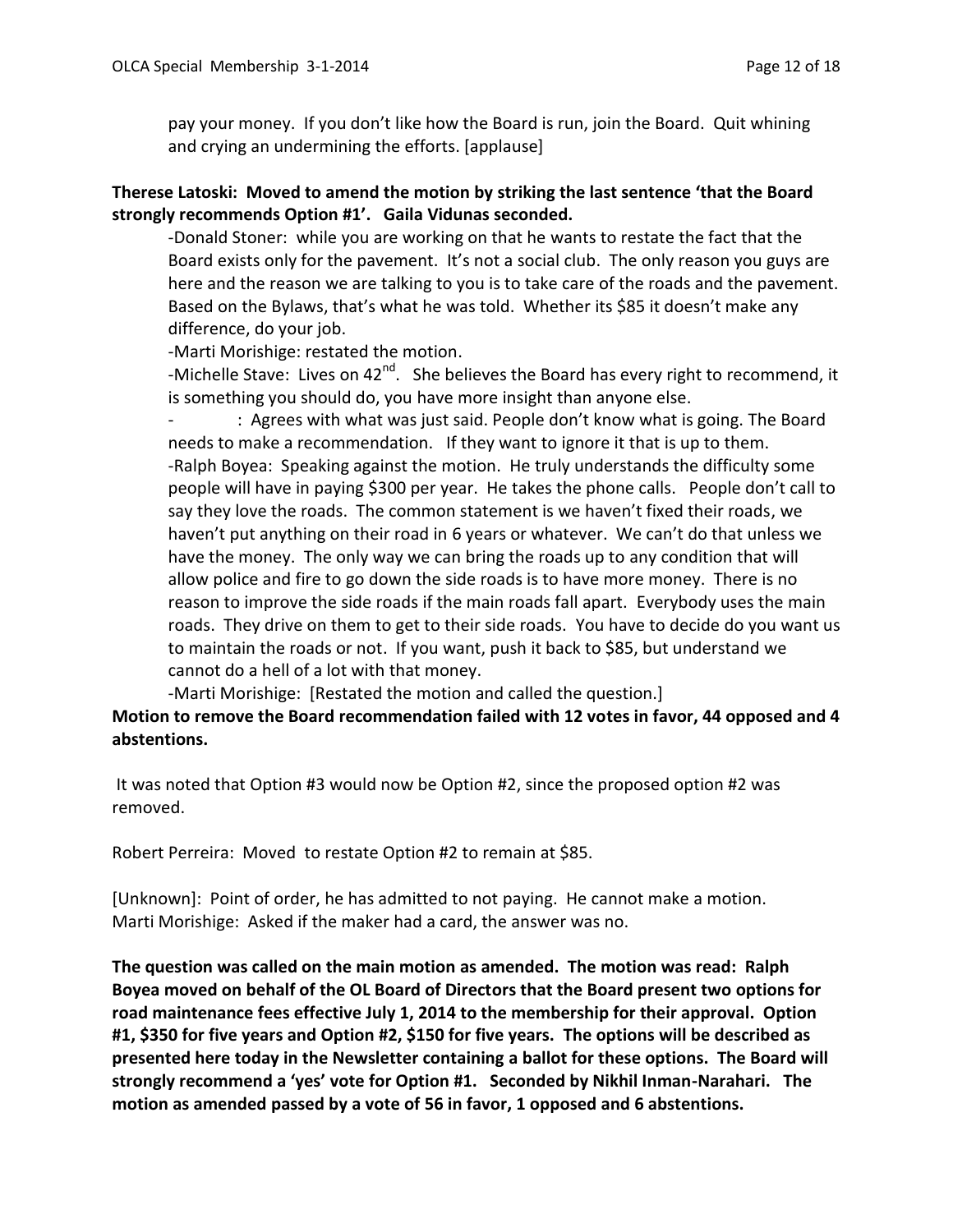#### **The motion passed with 56 in favor, 1 opposed and 6 abstentions.**

[Many people talking over each other]

Ralph Boyea: Point of Order please, we only have five more minutes in this place. We have it for two hours. We need to keep the discussions brief in order to move forward with the items on our Agenda.

**Motion: My name is Ralph Boyea I move on behalf of the OLCA Board of Directors that the membership ballot for the road maintenance fees to be effective July 1, 2014, will provide for a 'yes' or a 'no' vote on each of the two options presented. Seconded: David Aasve**

#### Discussion:

[Unknown]: What happens if I vote 'no' for both of them.

Ralph Boyea: If there are more 'yes' votes the option will pass, if there are more 'no' votes it won't pass. If there are more 'no' votes on both options, then we are back to the \$85 mandatory road maintenance fee. We will take a step backwards from the \$150 we are currently collecting to \$85.

-Tegan Greene: Wants to identify on the ballot the MRMA which is the mandatory part of the road payment. If you have this just at \$150 it will be interpreted that is mandatory and that is not what the Court ordered. The mandatory part is the \$85.

## **Tegan Green moved to amend the motion: That the MRMA be broken down in the \$150 and \$300 options showing the mandatory road maintenance fee as \$85. Anne Kamau seconded.**

#### Discussion:

-Gaila Vidunas: The \$85 mandatory should be separated out, the additional \$65 was for two years only. So that evaporates and it's back to \$85.

-[Inaudible]: For. The mandatory fees you have to pay by law. Anything else should be optional. You have to make sure you identify what is the MRMA fees and what is optional.

-Ralph Boyea: Against the motion. The reasons given for the motion are incorrect. The two lawsuits state that all lot owners are obligated to pay mandatory road maintenance fees. It doesn't just say "MRMA's". Mandatory road maintenance fees include whatever our members pass for road maintenance. The paving fees originally started as MRMA's but they were separated out for accounting purposes. They are still mandatory. [Interruptions] If this proposal passes, if the \$300 passes, that entire \$300 will be considered a mandatory road maintenance fee. If you don't pay it, you will receive collection letters. We need to be clear on this. [Interruptions] He is saying this because it has to be perfectly clear, people constantly say that's not what you told us. So he is saying it right now. If you want to amend this thing you can.

-Marti Morishige: We have spoken to a lawyer and he assured us that this is correct. Everybody has to pay. That's why we worked for two years on a collection policy.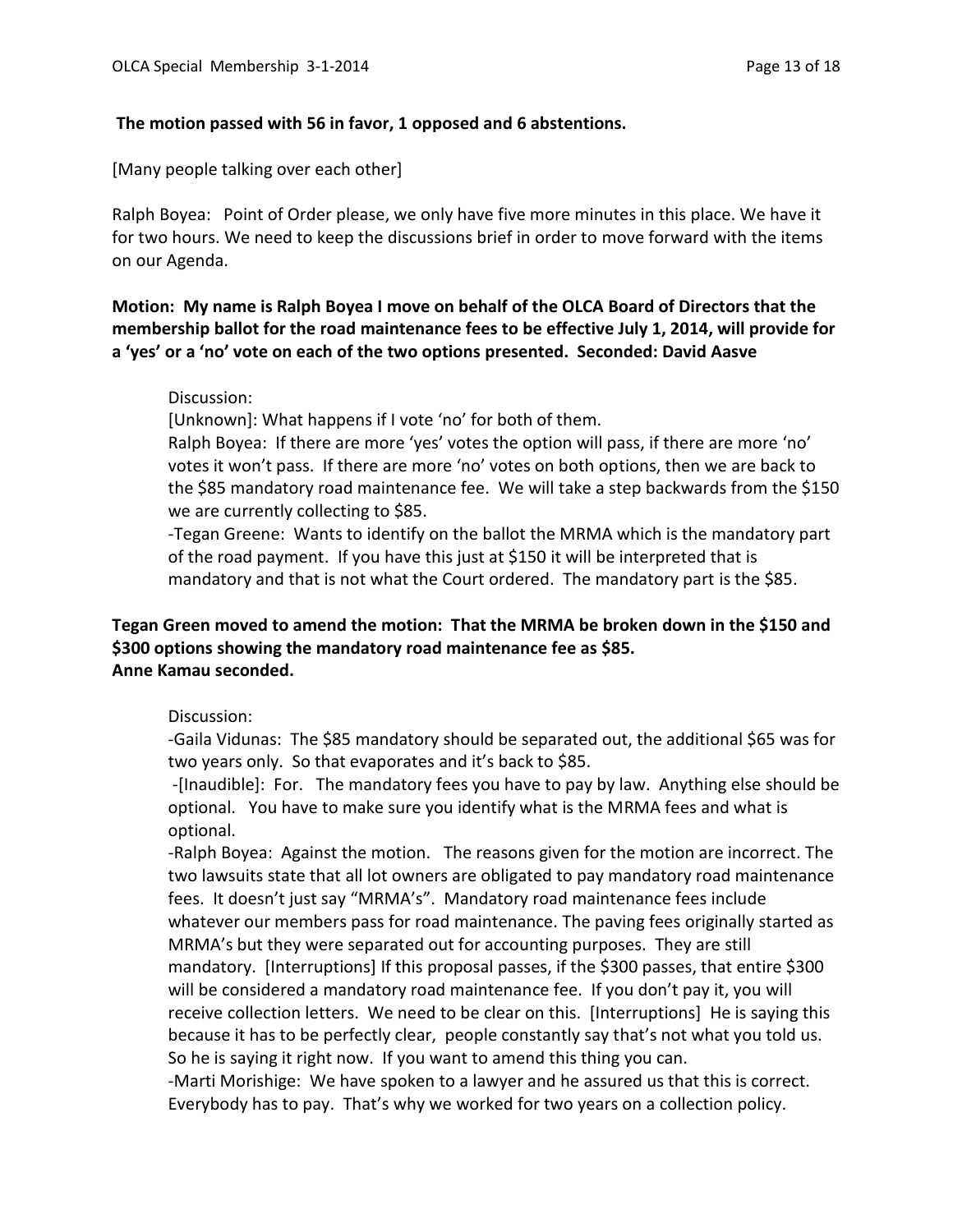Saying the mandatory amount is just \$85 is not correct. If one of these options passes, that amount will be mandatory. It's very difficult for everyone to do have to do this every two years.

-[Unidentified]: It is time for this community to come together. This Board has worked harder than any Board I've ever seen. To give us something that hopefully we can agree on. I call the question.

-Marti Morishige: The question is to have the \$85 as one of the options.

-Ralph Boyea: The motion to amend that the \$85 MRMA be broken out on the ballot. The assumption being that that is the only amount people are obligated to pay. That is not how the Board will interpret it. The Board will say the entire amount has to be paid. [Question by law?] Ralph, yes by law.

## **Motion failed with 5 in favor, 41 opposed and 12 abstentions**

# **Marti Morishige: called for a vote on the main motion that the ballot provide two options with a yes or no vote on each option. Motion passed with 50 in favor, 7 opposed and 3 abstentions.**

President Marti Morishige announced that we would move on to the next item of business on our Agenda. The petition to remove Director Wayne Carey from the Board of Directors.

The members present were shown a power point slide outlining the timeline relating to the filling of vacancies and election of officers for the Board of Directors for FY2013-14. The slide also outlined the procedure to address the petition. Please refer to slide #13 attached to these minutes.

# **Derek Shimizu: Moved to dismiss all allegations against Director Carey because Wes Owens is not here to present his position. [Applause] Seconded by Ralph Boyea**

## Discussion:

-Donald Stoner: Wants to clarify. Apparently Wayne was voted off of the Board of Directors by a vote from the general group.

## [Many responses – "no"]

-Marti Morishige: No Wayne orally resigned but before the Board acted on his resignation Wayne withdrew it. [More people speaking over each other] -Wayne Carey replied that this whole issue is about him going to the insurance agent to ask if we signed anything or gave them money, he went to the credit union to see if any checks were signed between July  $1<sup>st</sup>$  and August  $20<sup>th</sup>$ . At the August meeting Ralph mentioned that we needed to vote back in the Interim Directors, we only had two elected Board members. We didn't have a quorum in July, and we can only elect Directors at a regularly scheduled meeting. Wes called a special meeting when he wasn't President and he wasn't on the Board according to our Bylaws, Wayne could not attend that meeting. When Wayne got back he asked Wes about the meeting and was told by Wes repeatedly and "quite arrogantly" that he wasn't privy to that information because he wasn't there. That meeting was held to completion. When Ralph was writing up the minutes two days later he notice that something was wrong he called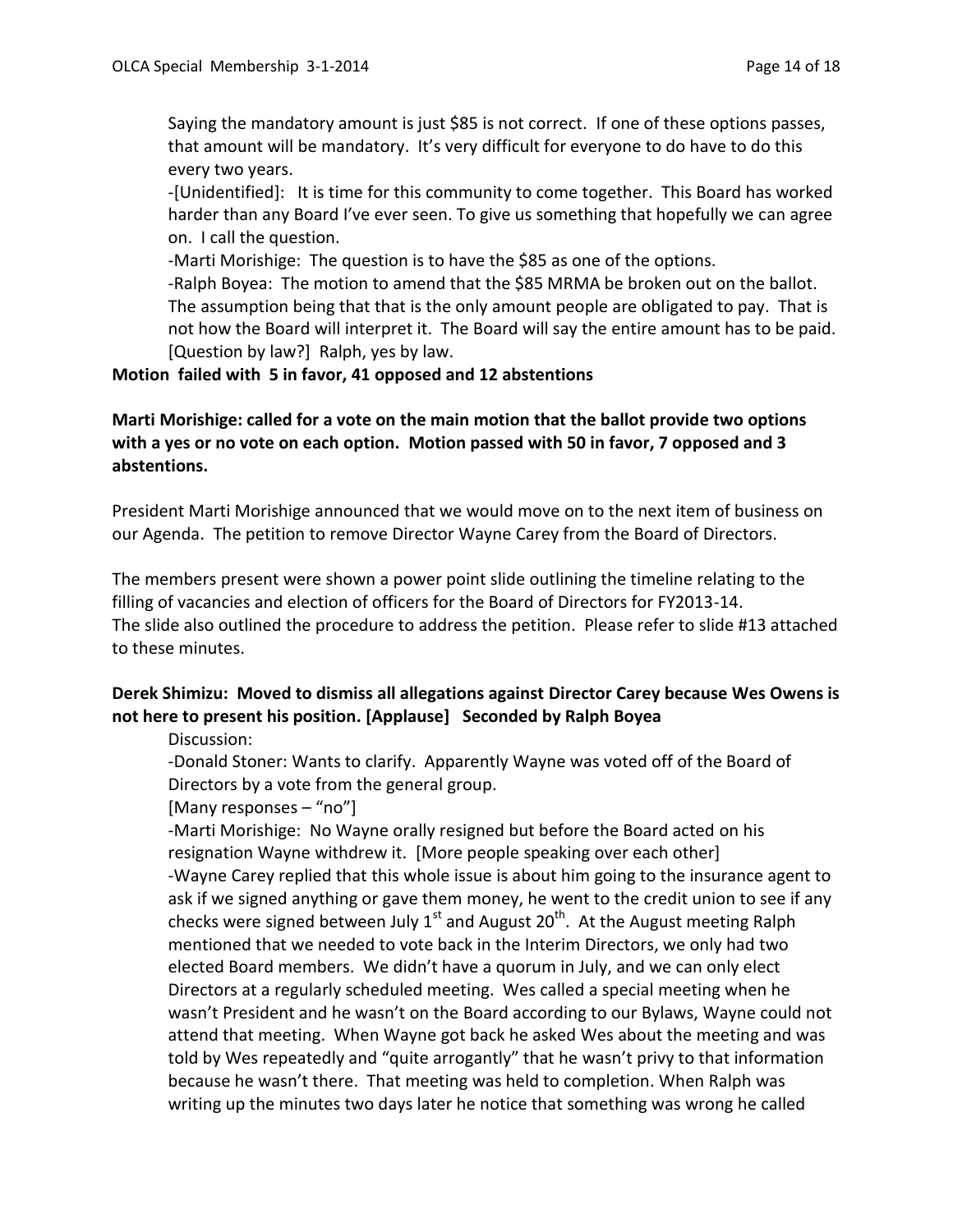Wes and said it probably wasn't a legal meeting. Wayne continued to ask what we did. Wes said very emphatically to him that no business was conducted, no checks were written and that he wasn't privy to the information. He knew the insurance payment was due. When we had the August 20<sup>th</sup> meeting he chose not to be VP because of the things Wes was putting on our website and in his newsletter. Wayne believed Wes was exposing us to legal action. He went down to the credit union to look at the checks. His name was still on the signature card. He went down on the day before the September Board meeting. He notified Wes that Wes lied to Wayne repeatedly. What you have in that petition is retaliatory action. That is what this was about. Wayne was lied to. He told he wasn't privy to the information and he took the steps to prove Wes was wrong. -Marti Morishige: what funds were misappropriated?

-Wayne: Wes didn't have the authority to sign the checks. These were funds that needed to be expended but he wasn't authorized to sign the checks. After Wes gave the petition, Wayne asked the Directors, what do you want him to do, do we want him to resign to stop the fighting. He resigned but after he thought about it he decided Wes was the one who was lying. Wayne just wanted to know what we were doing. So he told the Board he didn't want them to accept his resignation so we could come to this point today.

-Ralph Boyea: We need to be clear, are we closing this issue or are we moving forward. -Derek Shimizu: My motion is to dismiss the allegations and end the discussion.

## **The question was called to dismiss the allegations against Wayne Carey. The motion passed with a vote of 58 in favor, 1 opposed and 1 abstention.**

Announcements:

Ralph Boyea: The County of Hawaii put on a workshop to plan how people get out of their homes in case of an emergency – they are looking at opening roads in our subdivision to the public for emergency access. There is nothing in the plan that says how they will assist us in maintaining our roads. They took over Ainaloa Blvd and have an easement on 8 Road in Hawaiian Acres. This plan is on the OL website, please review it and make comments by April 8<sup>th</sup>. The Puna Connectivity and Emergency Response Plan. The criteria is that the roads must be open 24/7, 365 days a year; they are also looking for little or no opposition. He encouraged people to look at it and comment on it. The Board will be looking at asking the County to accept the responsibility to maintain any roads it opens to the public.

Ralph Boyea: We have a General Membership meeting on April  $26<sup>th</sup>$ . If you were not able to raise an issue today because this was a Special Meeting, come to that one and raise any issue you want.

Marti Morishige: We need to or three more Directors.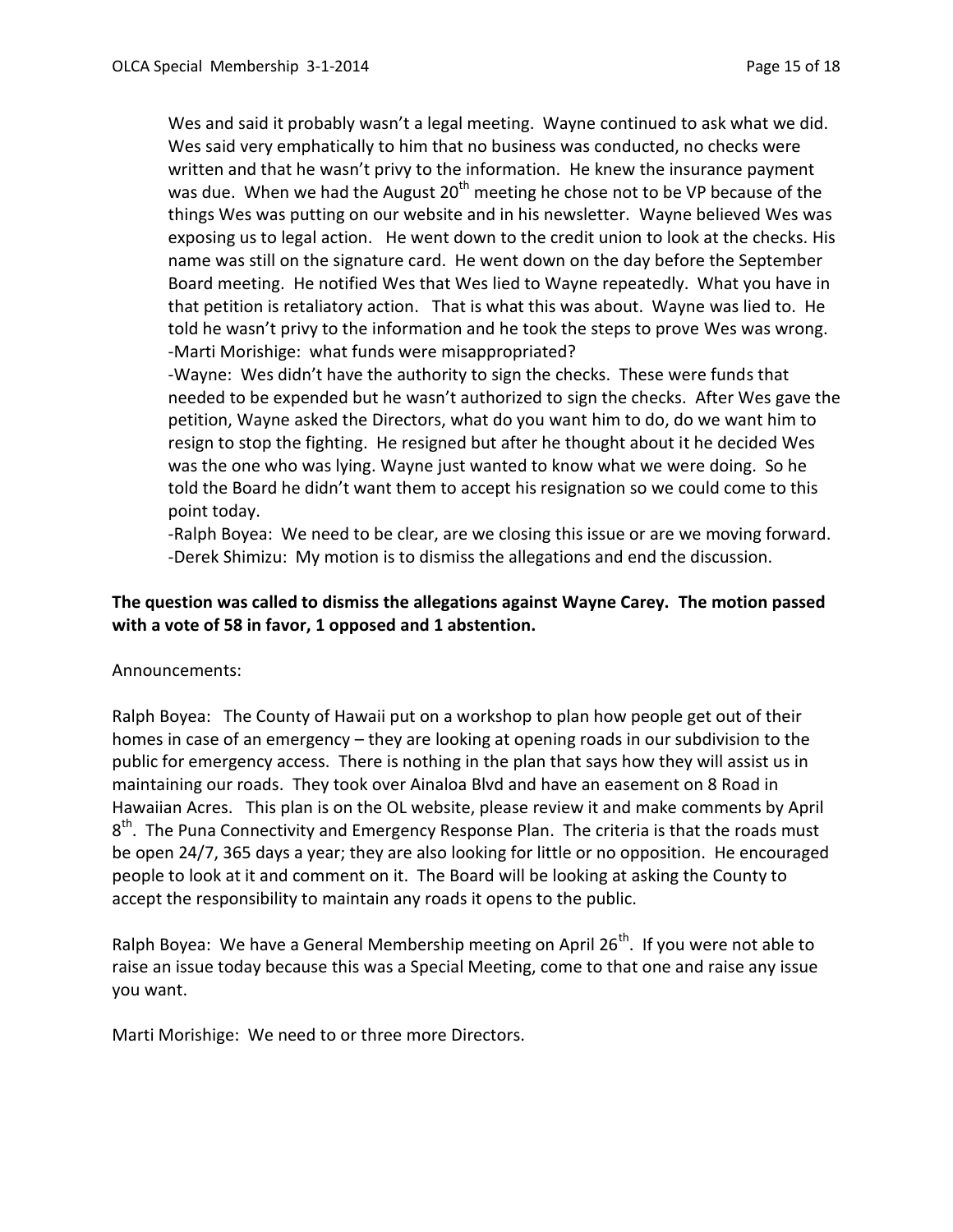Ralph Boyea: We only have two Directors out of eleven [11] elected by the general membership. We need nine [9] people to run to be Directors. We will be taking names of people who want to run at the April meeting to put them on the ballot.

Marti Morishige: Wes Owens has been our website master. We are trying to find another webmaster.

**Motion to adjourn made and seconded. Meeting adjourned at 12:25 p.m.**

Submitted by:

Ralph Boyea, Corporate Secretary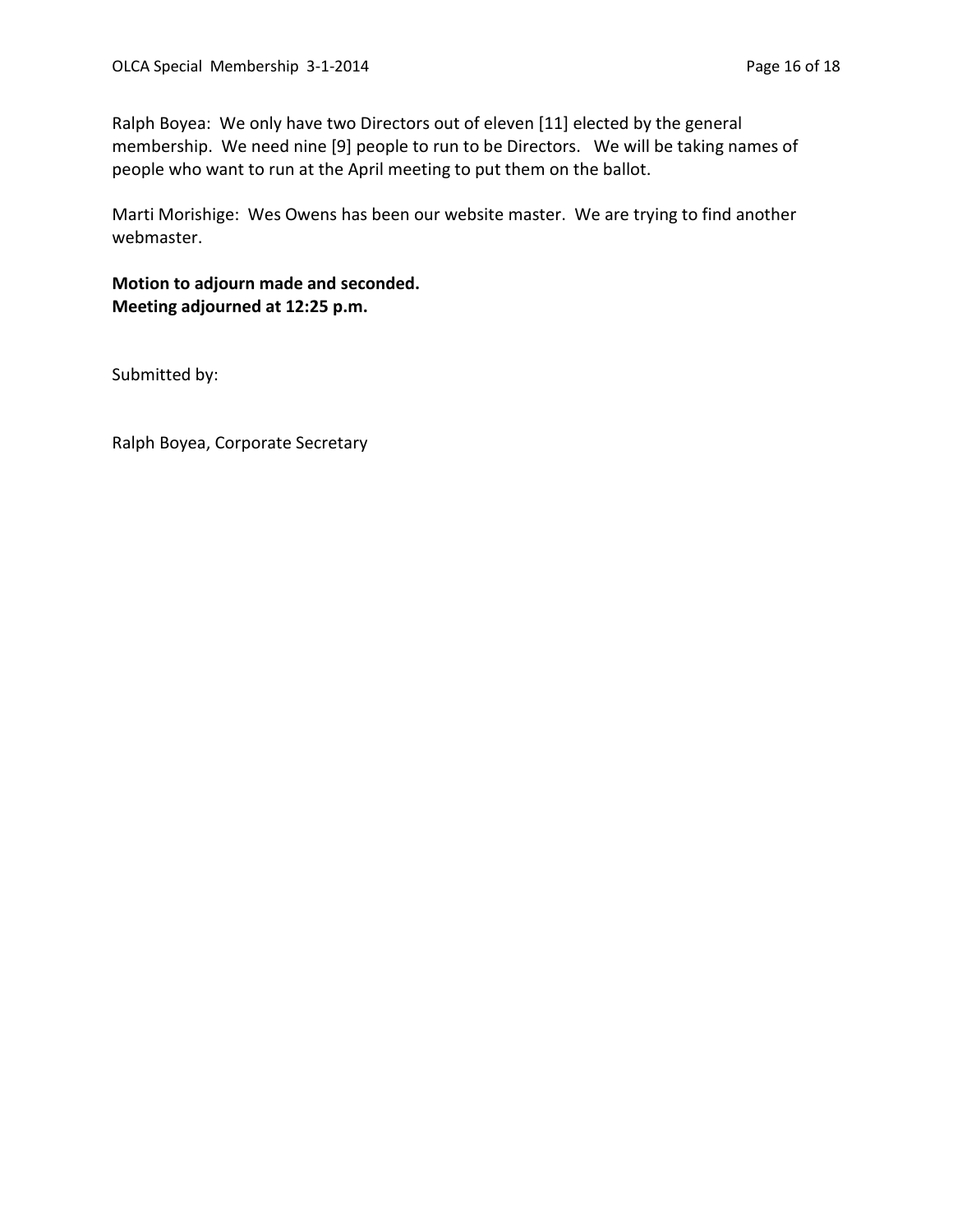#### **Motions Log 3-1-14**

**Bob Dexter moved to rescind the motion for road maintenance fees passed at the November 16, 2013 General Membership meeting. Seconded by Robert Arthurs. Motion passed with 70 in favor, 0 opposed and 0 abstentions**

**Don Stoner moved that you make the presentation and that you do it forthwith. [Inaudible second] Motion passed with 67 in favor, 0 opposed and 0 abstentions** [Secretary's note: abstentions are called for and counted; people who do not vote at all are not counted.]

**Wes Owens moved that no future funds may be expended on, or chip-seal road replacement measures may be taken until the Paving Plan is completed. Our ongoing normal repair of chip seal roads using cold patch should continue until the Paving Plan is completed, at which time there should be a new Plan approved by a membership vote specifically for chip-seal replacement order, which as the Paving Plan should not be deviated from. The motion failed with 16 in favor, 49 opposed and 3 abstentions.**

**Ralph Boyea moved on behalf of the OL Board of Directors that the Board present three options for road maintenance fees effective July 1, 2014 to the membership for their approval. Option #1, \$300 for five years; Option #2, \$250 for five years and Option #3, \$150 for five years. The options will be described as presented here today in the Newsletter containing a ballot for these options. The Board will strongly recommend a 'yes' vote for Option #1. Seconded by Michelle Stava.**

**Donald Stoner moved to amend the motion by dropping Option #2 and going with Options #1 and #3. Seconded by Derek Shimizu.**

**Therese Latoski moved to amend the motion by striking the last sentence 'that the Board strongly recommends Option #1'. Gaila Vidunas seconded. Motion to remove the Board recommendation failed with 12 votes in favor, 44 opposed and 4 abstentions.**

**The question was called on the main motion as amended. The motion was read: Ralph Boyea moved on behalf of the OL Board of Directors that the Board present two options for road maintenance fees effective July 1, 2014 to the membership for their approval. Option #1, \$350 for five years and Option #2, \$150 for five years. The options will be described as presented here today in the Newsletter containing a ballot for these options. The Board will strongly recommend a 'yes' vote for Option #1. Seconded by Nikhil Inman-Narahari. The motion as amended passed by a vote of 56 in favor, 1 opposed and 6 abstentions.**